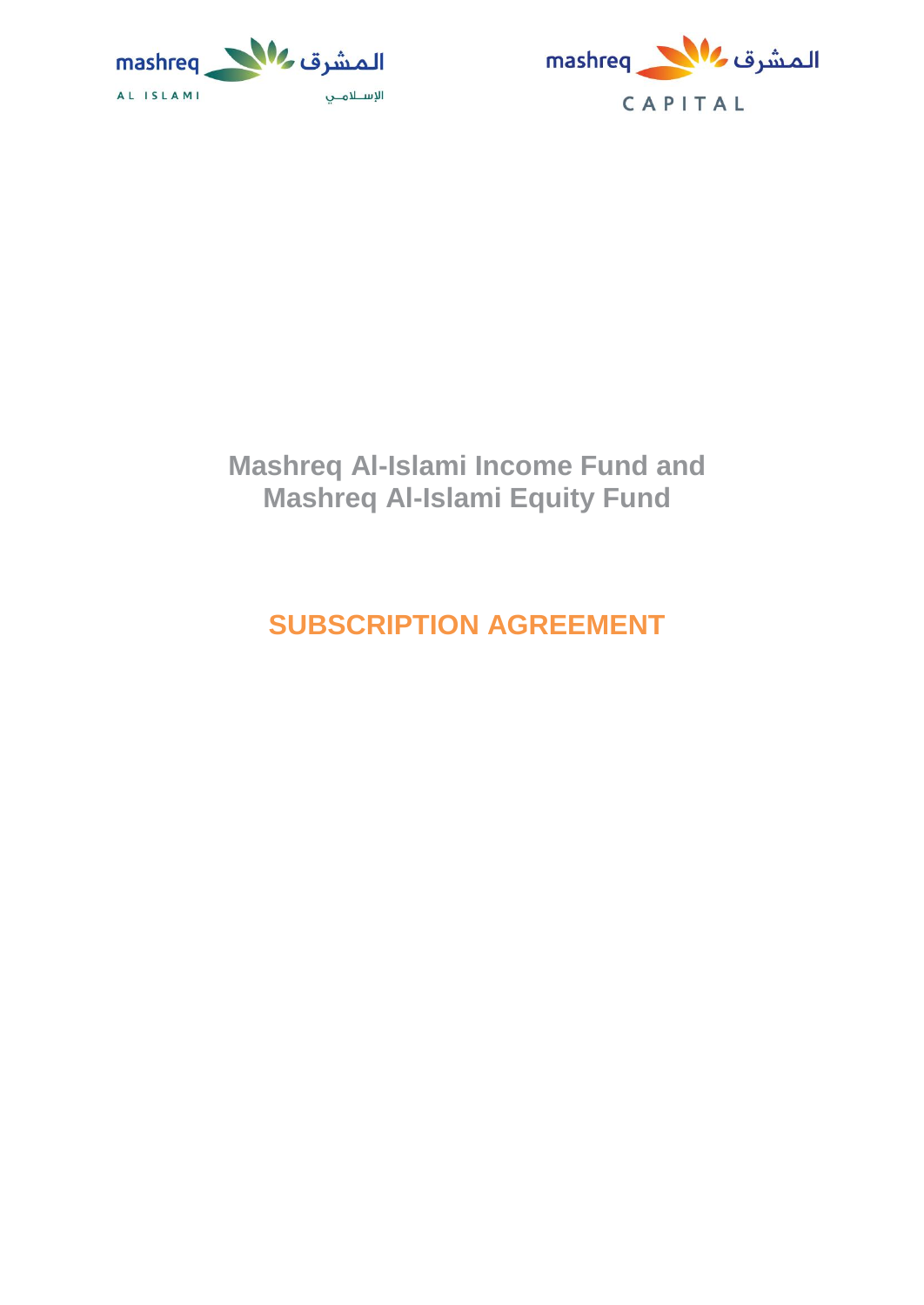



# **Contents**

|                | <b>BACKGROUND</b><br>3                       |                |  |  |  |
|----------------|----------------------------------------------|----------------|--|--|--|
| $\mathbf{1}$ . | DEFINITIONS AND INTERPRETATION               | 3              |  |  |  |
| 2.             | SHARIAH TERMINOLOGY                          | $\overline{4}$ |  |  |  |
| 3.             | <b>SUBSCRIPTION PROCESS</b>                  | $\overline{4}$ |  |  |  |
| 4.             | <b>SUBSCRIPTION PRICE</b>                    | $\overline{4}$ |  |  |  |
| 5.             | <b>COMPLETION</b>                            | $\overline{4}$ |  |  |  |
| 6.             | REPRESENTATIONS AND WARRANTIES               | 5              |  |  |  |
| 7.             | CLIENT SUITABILITY AND CLIENT CLASSIFICATION | 5              |  |  |  |
| 8.             | SUBSCRIPTION SUPPORT DOCUMENTATION           | 6              |  |  |  |
| 9 <sub>1</sub> | <b>OTHER PROVISIONS</b>                      | 6              |  |  |  |
|                | <b>SCHEDULE 1</b>                            |                |  |  |  |
|                | <b>SCHEDULE 2</b><br>9                       |                |  |  |  |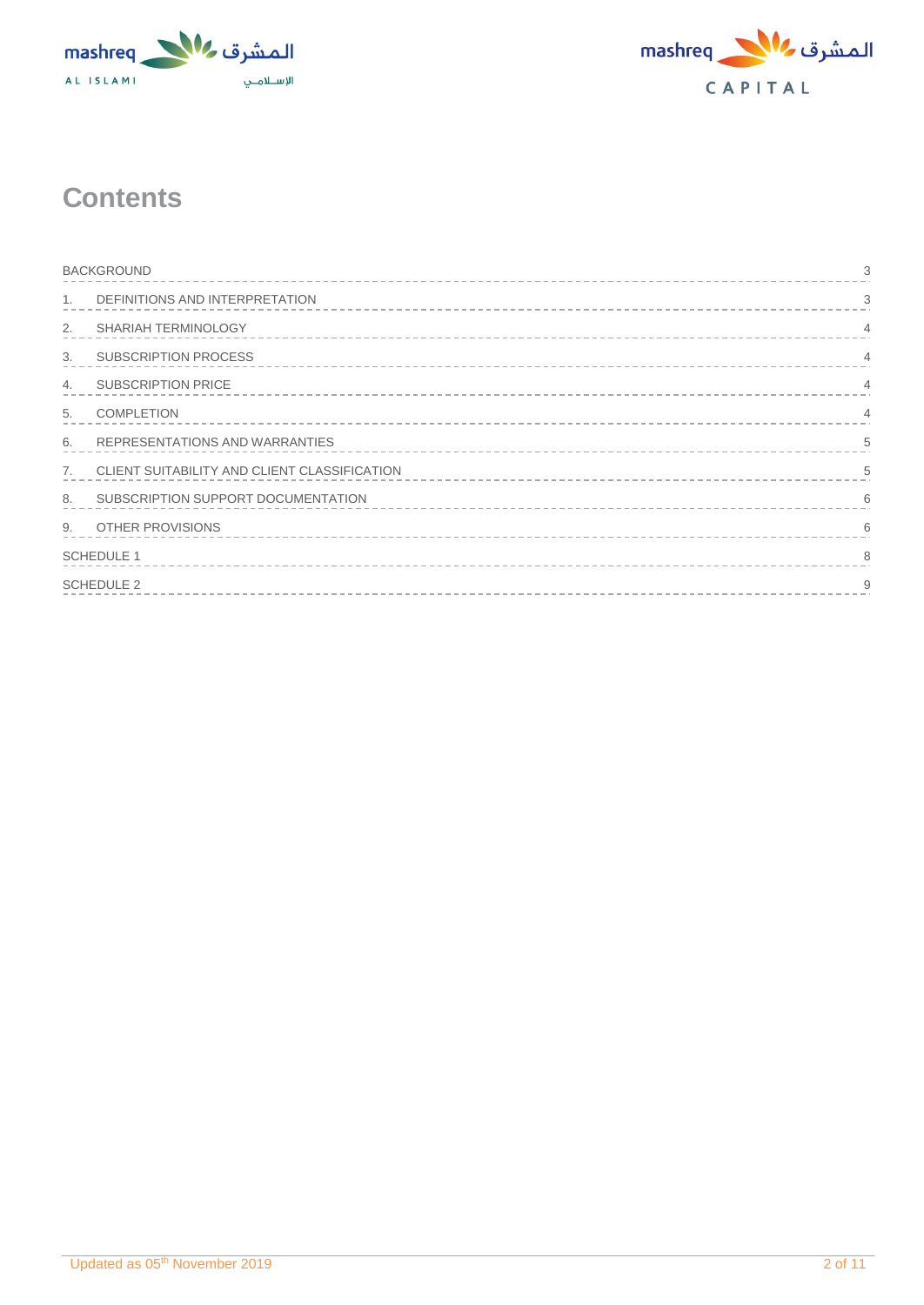#### **This AGREEMENT is dated** (dd-mm-yyyy) and is **made BETWEEN:**

- 1. The person or entity detailed in Schedule 2 hereto (the "**Subscriber**"); and
- 2. **Mashreq Capital Shariah Compliant Funds (OEIC) PLC** (the "**Company**"), an open-ended investment company incorporated with public liability in the Dubai International Finance Centre with registered number 0683, whose registered office is currently at Al Fattan Currency House, Tower 2, Office number 2803, level 28, DIFC, PO Box 1250, Dubai, United Arab Emirates, represented by **Mashreq Capital (DIFC) Limited**, a private company incorporated in the DIFC, as Fund Manager (the "**Fund Manager**"). References in this Agreement to an action by the Fund Manager shall where applicable be read as the Fund Manager acting on behalf of the Company and references to an action by the Company shall where applicable be read as the Fund Manager acting on behalf of the Company.

### <span id="page-2-0"></span>**Background**

- 1. Investors may subscribe for Class "B" Shares, Class "C" Shares, Class "D Accumulation", Class "D Income" Shares, Class "D AED Accumulation" Shares and Class "D AED Income" Shares to be issued by the Company in respect of the Company's sub-fund **Mashreq Al-Islami Income Fund** ("**MAIIF**") and Class "E" Shares, Class "F" Shares, Class "G Accumulation" Shares, Class "G Income" Shares, Class "G AED Accumulation" Shares and Class "G AED Income" Shares to be issued by the Company in respect of the Company's sub-fund **Mashreq Al-Islami Equity Fund** ("**MAIEF**").
- 2. The Subscriber has agreed to subscribe for such number and of such Class(es) of Shares in respect of MAIIF or MAIEF (the "**Subscription Shares**") that corresponds with the amount being invested by the Subscriber as set out in Schedule 2 hereto on the terms and conditions set out in this Agreement and in the Prospectus. The applicable Subscription Price per Subscription Share will be computed in accordance with the provisions of the Prospectus.

#### **NOW IT IS HEREBY AGREED as follows:**

### <span id="page-2-1"></span>1. Definitions and Interpretation

- 1.1 In this Agreement, unless the context otherwise requires:
	- **"AED"** means United Arab Emirates Dirhams, the lawful currency of the United Arab Emirates.

**"Administrator"** means Apex Fund Services (Dubai) Ltd.

**"Agreement"** means this subscription agreement including any schedules annexed hereto.

**"Articles"** means the articles of association of the Company.

**"Business Day"** means a day on which banks are open for general banking business in the DIFC and in such other place or places as may be specified in the Prospectus.

**"Completion"** means the completion of the subscription for the Subscription Shares pursuant to Clause 5.

**"Controlling Interest"** means (a) the ownership or control (directly or indirectly) of more than five percent (5%) of the fully diluted voting share capital of the relevant undertaking, or the ability to control the undertaking through contractual or other arrangements; and/or (b) the ability to direct the casting of more than five percent (5%) of the fully diluted votes exercisable at general meetings of the relevant undertakings on all, or substantially all, matters; and/or (c) the right to appoint or remove directors of the relevant undertaking holding a majority of the voting rights at meetings of the board of directors on all, or substantially all, matters.

**"CRS"** means the Common Reporting Standards (Standard for Automatic Exchange of Financial Account Information) issued by Organisation for Economic Co-operation and Development on 15 July 2014 and amended from time to time.

**"DFSA"** means the Dubai Financial Services Authority and includes any successor or replacement agency or authority.

**"DIFC"** means the Dubai International Financial Centre.

**"Encumbrance"** means any mortgage, charge (fixed or floating), pledge, lien, option, right to acquire, assignment by way of security, trust arrangement for the purpose of providing security or any other security interest of any kind, including retention arrangements and any agreement to create any of the foregoing.

**"FATCA"** means:(a) sections 1471 to 1474 of the US Internal Revenue Code of 1986 or any associated regulations; (b) any treaty, law or regulation of any other jurisdiction, or relating to an intergovernmental agreement between the US and any other jurisdiction, which (in either case) facilitates the implementation of any law or regulation referred to in paragraph (a) above; or (c) any agreement pursuant to the implementation of any treaty, law or regulation referred to in paragraphs (a) or (b) above with the US Internal Revenue Service, the US government or any governmental or taxation authority in any other jurisdiction.

**"FATF"** means the Financial Action Task Force and includes any successor or replacement agency or authority.

**"LEI"** means Legal Entity Identifier.

**"Parties"** means jointly the Subscriber and the Company (represented by the Fund Manager) and the expression **"Party"** means either one of them.

**"Politically Exposed Person"** means a natural person (and includes, where relevant, a family member or close associate) who is or has been entrusted with a prominent public function, whether in the State or elsewhere, including but not limited to, a head of state or of government, senior politician, senior government, judicial or military official, ambassador, senior person in an International Organisation, senior executive of a state owned corporation, an important political party official, or a member of senior management or an individual who has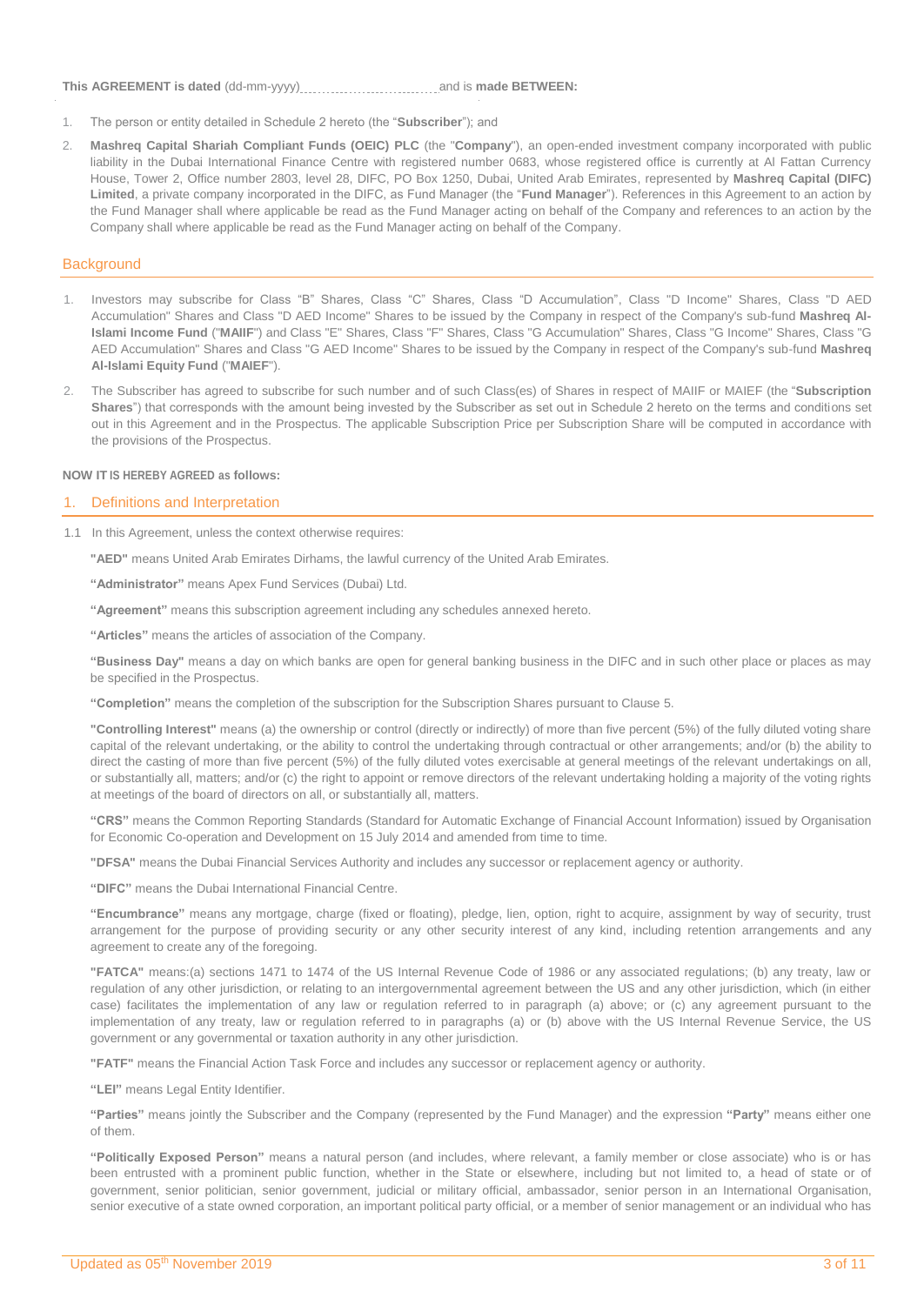been entrusted with similar functions (such as a director or a deputy director).

**"Prospectus"** means the most recent prospectus of the Company and its amendments, schedules, supplements and updates.

**"Share(s)"** means any share issued by the Company.

**"Shariah Supervisory Board"** means the Shariah supervisory board appointed in relation to the Company.

**"Shariah Compliant"** means an activity in compliance with Shariah rules and principal as interpreted by the Shariah Supervisory Board.

**"Subscription Price"** means the subscription price per Subscription Share to be paid by the Subscriber in accordance with the relevant provisions of the Prospectus, as indicated in Clause 4 ("Subscription Price") of this Agreement.

**"Underlying Beneficial Owner"** means any natural person(s) who directly or indirectly own(s) or control(s) 5% or more of the shares of a company and/or any natural person(s) who exercise(s) a Controlling Interest in that company.

**"UAE"** means the United Arab Emirates.

**"US"** means the United States of America.

**"Warranties"** means the representations and warranties set out in Clause 6 and the expression "Warranty" means any of them.

- 1.2 In this Agreement, any reference, expressed or implied, to an enactment (which includes any legislation in any jurisdiction) includes references to: that enactment as amended, extended or applied by or under any other enactment (before or after signature of this agreement); any enactment which that enactment re-enacts (with or without modification); and any subordinate legislation made (before or after signature of this Agreement) under that enactment, as re-enacted, amended, extended or applied as described in paragraph (a) above, or under any enactment referred to in paragraph (b) above.
- 1.3 In this Agreement:
	- (a) references to a Party to this Agreement include references to the successors or assignees (immediate or otherwise) of that Party; and
	- (b) references to the singular includes the plural and vice versa.
- 1.4 In this Agreement, unless the contrary intention appears, a reference to a Clause or a Schedule is a reference to a clause of or schedule of this Agreement.
- 1.5 The headings in this Agreement do not affect its interpretation.

#### <span id="page-3-0"></span>2. Shariah terminology

Any conventional terminologies are only used for reasons of explanation or clarity and will not impact the Islamic products or documentation in terms of their Shariah Compliance.

#### <span id="page-3-1"></span>3. Subscription Process

- 3.1 At Completion, the Subscriber (relying on the Warranties and undertakings contained in this Agreement) shall subscribe for the Subscription Shares and the Company shall issue and allot the Subscription Shares to the Subscriber.
- 3.2 The Company acknowledges that the Subscriber enters into this Agreement in reliance on the Warranties and undertakings on the part of the Fund Manager set out in this Agreement.
- 3.3 The Subscriber acknowledges and agrees that the Fund Manager, its agents and service providers reserve the right to decline the subscription of the Subscriber (in whole or in part) at the absolute discretion of the Fund Manager, without the Fund Manager being under any obligation to give any reasons, in which event the moneys paid by the Subscriber or the relevant part thereof will be returned, if permitted by applicable law, to the Subscriber without profit and at the risk and expense of the Subscriber.

#### <span id="page-3-2"></span>4. Subscription Price

The Subscription Price per Subscription Share to be paid by the Subscriber to the Company for the Subscription Shares shall be the subscription price (including the applicable subscription fee and dilution levy, as applicable) as defined and specified in the Prospectus. The Subscription Price shall be paid in the reference currency of the relevant class of Shares.

### <span id="page-3-3"></span>5. Completion

- 5.1 Completion shall take place within three Business Days of the date of this Agreement, subject to successful completion of KYC requirements, whereby the Company shall:
	- i. allot and issue (as fully paid up) the Subscription Shares to the Subscriber; and
	- ii. register the Subscriber as the holder of the Subscription Shares.
- 5.2 The Subscriber shall pay the Subscription Price to the Company (or to its agents or service providers) for the account of MAIIF or MAIEF by electronic bank transfer into the Islamic bank account detailed in Schedule 1 hereto.
- 5.3 Email confirmation of Completion (indicating the total number of full and fractional Shares (up to four decimals) issued to the Subscriber as of the applicable Completion date) will be sent to the Subscriber at the address provided herein as soon as reasonably practicable and in no event later than two Business Days following the Completion date as of which such Shares have been issued.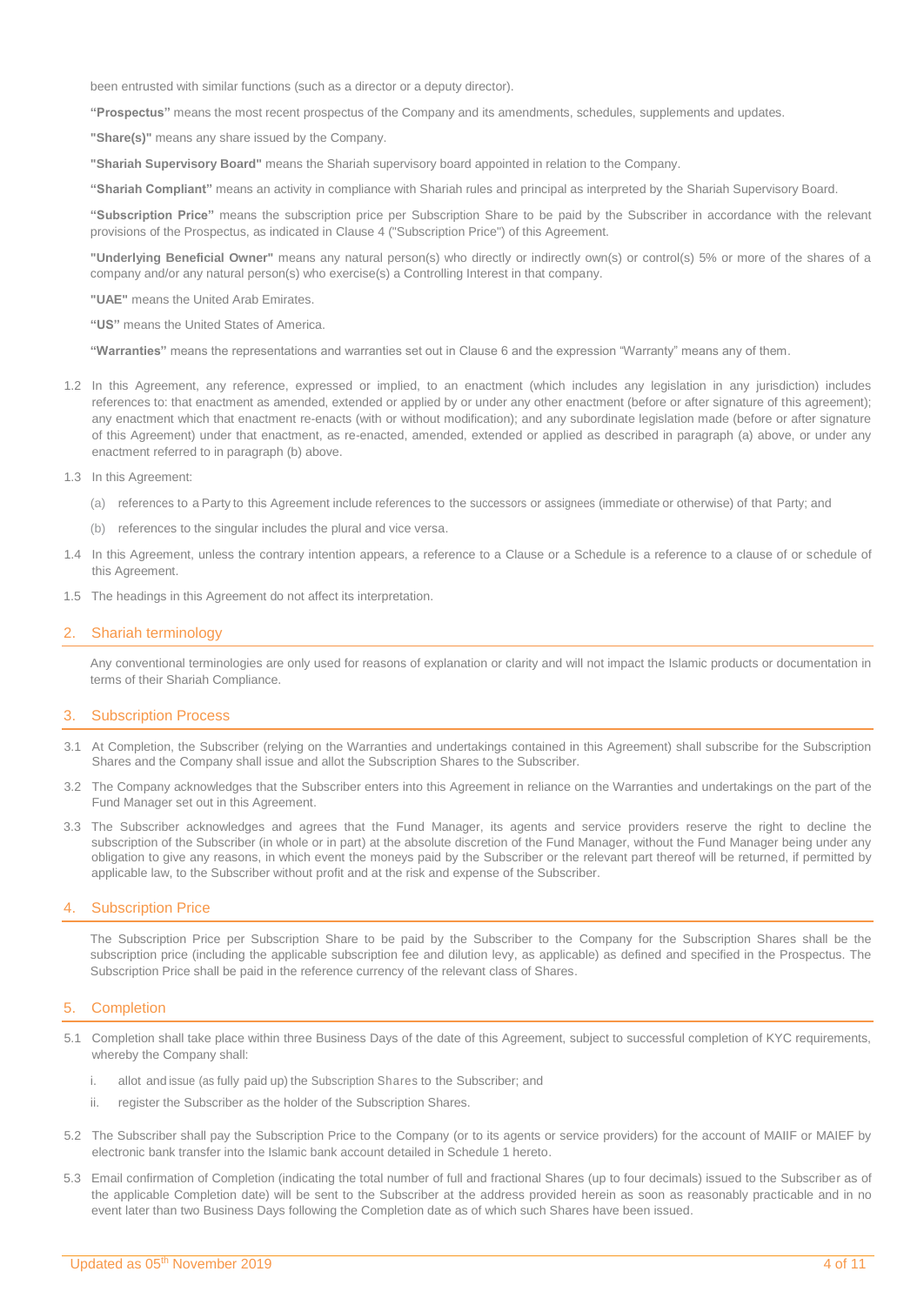#### <span id="page-4-0"></span>6. Representations and Warranties

- 6.1 The Company warrants and represents to the Subscriber and its successors in title that:
	- (a) the Company has the legal right and full power and authority to enter into and perform this Agreement and any other documents to be executed by the Company pursuant to or in connection with this Agreement which, when executed, will constitute valid and binding obligations on the Company, in accordance with its respective terms;
	- (b) there are no Encumbrances on the Shares or any arrangements or obligations to create any such Encumbrances;
	- (c) the Company is a Public Fund and Domestic Fund (each as defined in the laws of the DIFC and the Rulebooks of the DFSA); and
	- (d) the Company is duly incorporated and validly existing under the laws of the DIFC.
- 6.2 The Subscriber hereby declares, subject to explicit approval from the Fund Manager, that the Subscription Shares are being acquired for its own account and not for any other person.
- 6.3 The Subscriber hereby declares that the Subscription Shares are not being acquired directly or indirectly in violation of any applicable law.
- 6.4 The Subscriber hereby declares its knowledge that the continuing representations made by it in this Clause 6 are of the nature that will be relied upon by the Fund Manager (for itself and for the Company) and as such it agrees to be liable towards those to whom these representations are made. The Subscriber hereby further agrees that any changes in the facts underlying the representations herein shall be promptly advised by the Subscriber to the Fund Manager.
- 6.5 The Subscriber represents, confirms and warrants to the Fund Manager that it has reviewed and agrees with the terms, conditions and disclosures (including the risk factors and statements) set out in the Prospectus and the Articles and the documents incorporated by reference therein and has had the opportunity to ask any questions of, and to receive all the required answers from, the Fund Manager concerning its subscription for the Subscription Shares.
- 6.6 The Subscriber hereby declares that it intends to acquire the Subscription Shares for investment purposes for its own account and not for resale and further understands that there is no established secondary market for the Subscription Shares.
- 6.7 The Subscriber hereby declares that the information it has provided in Schedule 2 of this Agreement is true, complete, accurate and up-todate and that the Fund Manager (or any Administrator from time to time) can process, report and transfer the information contained therein to satisfy its legal and regulatory obligations as may apply from time to time. The Subscriber further agrees to promptly provide any supporting evidence as the Fund Manager (or any Administrator from time to time) may request from time to time. If any of the information or details provided by the Subscriber changes or is otherwise no longer correct, the Subscriber hereby declares that it will promptly notify the Administrator or Fund Manager of any such changes.
- 6.8 The Subscriber hereby declares that neither it nor its affiliates, respective Underlying Beneficial Owners, directors, officers, agents, employees or sub-contractors are individuals or entities that are the target of economic and financial sanctions measures imposed by the United Nations, the European Union, the United Kingdom, the US or any relevant and applicable jurisdiction.
- 6.9 The Subscriber hereby declares that it is, and shall continue to be, fully compliant with any applicable obligations under FATCA and CRS.
- 6.10 The Subscriber hereby declares that it has a LEI, if applicable.
- 6.11 The Subscriber has the requisite legal capacity, power and authority (and if the undersigned offeror is a corporation, partnership, trust, estate or other legal entity), this authority has been duly organised, is validly existing and is in good legal standing in the jurisdiction of its organisation, and has received all the necessary authorisations requisite for corporations, in each case if applicable, to make this subscription and to acquire or purchase and hold the Subscription Shares in accordance with the terms hereof (and, if applicable, a true, correct and complete copy of corporate resolutions or other evidence of such authorisation is attached hereto).
- 6.12 The Subscriber understands that the Articles and the Prospectus restrict the transfers of the Subscription Shares in certain circumstances and that transfers may be made only to the extent permitted by such documents. The Subscriber also understands and agrees that transfers of Subscription Shares may only be made to a transferee who/which has duly completed and executed a transfer agreement in a form and substance satisfactory to the Fund Manager containing representations, warranties and agreements similar to those contained in this Agreement and acceptable to them.
- 6.13 The Subscriber agrees that any liability, or expense incurred by the Fund Manager, the Company or the Administrator in connection with any action, suit or proceeding resulting from, arising out of, or relating to any statement or any other action or inaction made by the Subscriber in this Agreement or otherwise in connection with its subscription for the Subscription Shares shall be indemnified by the Subscriber.
- 6.14 The Subscriber acknowledges and agrees that any stamp duties, transfer and other similar taxes in connection with the subscription, allotment, purchase or any transfer of the Subscription Shares permitted by the Fund Manager, including and not limited to duties or taxes, if any, by the laws in force in the DIFC or in any other jurisdiction will be the Subscriber's sole liability and that it shall be responsible for the payment thereof and all payments shall be made free and clear of and without any deduction or withholding of any nature and shall be made without any set off or counterclaim.

#### <span id="page-4-1"></span>**Client Suitability and Client Classification**

Under this Agreement the Fund Manager is only acting as Fund Manager on behalf of the Company to accept and process subscriptions and is not providing a Financial Service (as defined in the General Rules (GEN) of the DFSA Rulebook). As a consequence, in accordance with the Rules, Subscribers are not, by virtue of the signing of this Agreement, Clients (as defined in the Conduct of Business Rules (COB) of the DFSA Rulebook) of the Fund Manager or the Company. No Client suitability tests or Client classification will be performed with respect to the Subscribers.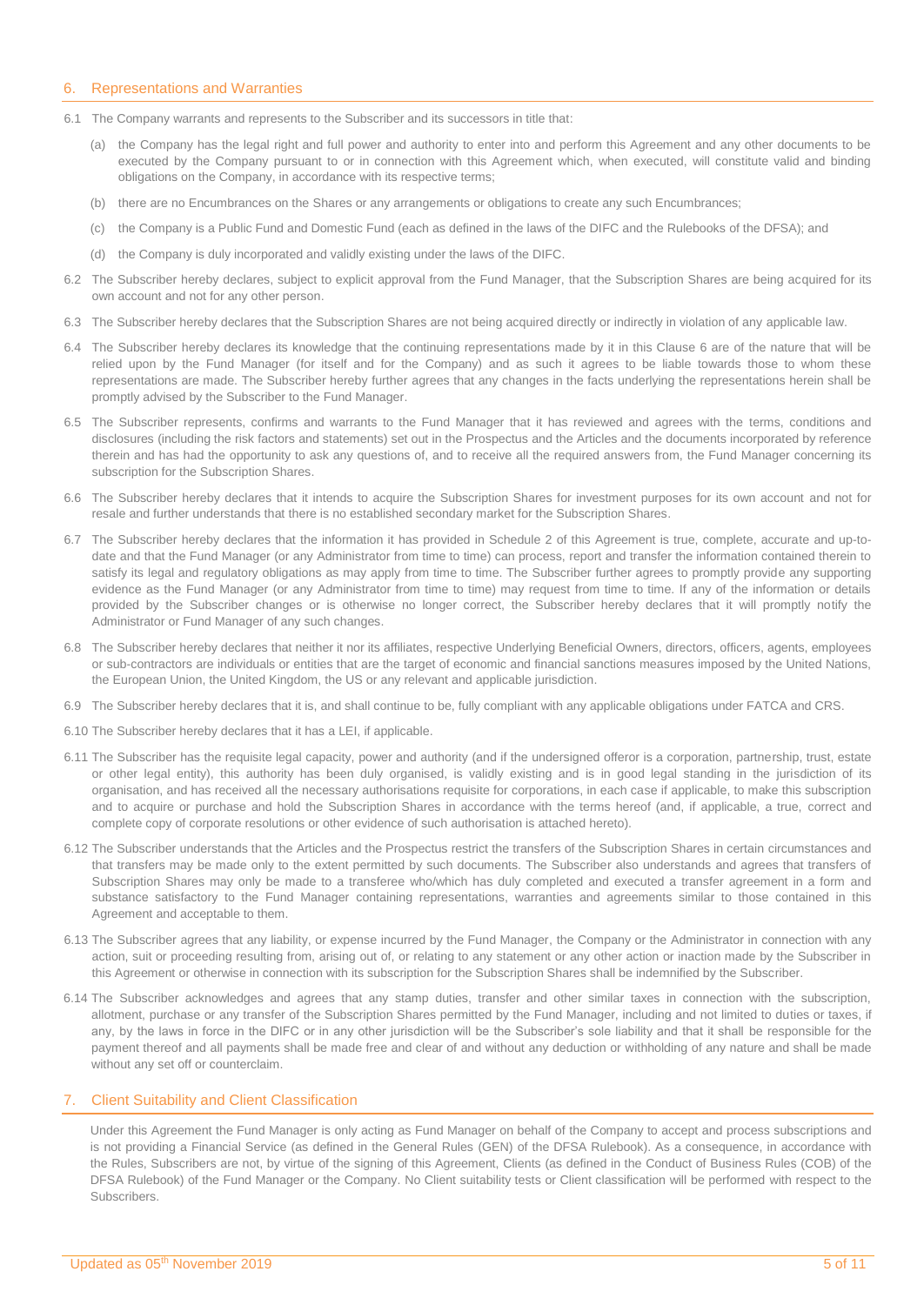## <span id="page-5-1"></span>8. Subscription Support Documentation

- 8.1 The Subscriber shall provide such information and supporting documentation to the Fund Manager (or the Administrator) as will be required by the Fund Manager (or the Administrator) and as will be communicated by the Fund Manager (or the Administrator) to the Subscriber in order to verify the Subscriber's identity in compliance with applicable laws and regulations.
- 8.2 The Fund Manager reserves the right to request further information about the Subscriber and/or the source of wealth/funds of the Subscriber. The Subscriber acknowledges and agrees that failure or delay in providing such information may result in declining the subscription of the Subscriber. The Subscriber acknowledges that it shall, upon request, supply such information or make such representation to the Company and the Fund Manager in connection with such anti-money laundering measures or procedures adopted by the Company and the Fund Manager from time to time.
- 8.3 To the extent that the Subscriber has already subscribed for Shares and wishes to subscribe for either further Shares of the same class or Shares of a different class and in respect of their initial subscription they have already submitted all supporting documents to the Fund Manager (or its agents or service providers), the Fund Manager may at its discretion waive the requirement for further identification documents to be provided.
- 8.4 Where the Subscriber intends to subscribe for Shares and request the redemption of Shares on a regular basis, on its own behalf or as nominee or as sub-distributor for the account of its clients, the Fund Manager may approve any future subscriptions or redemptions to occur via file transfer protocol or fax transmission. In such case, each subscription or redemption request for Shares by FTP or fax transmission will remain governed by the terms and conditions of the present Agreement.

### <span id="page-5-0"></span>9. Other Provisions

#### 9.1 Variation

No variation of this Agreement shall be effective unless in writing and signed by or on behalf of each of the Parties to this Agreement.

9.2 Further Assurance

At any time after the date of this Agreement, the Parties shall use their best endeavours to procure that any necessary third party shall execute such documents and do such acts and things as a Party may reasonably require for the purpose of giving to the Parties the full benefit of the provisions of this Agreement.

9.3 Notices

- (a) Any notice, claim or demand in connection with this Agreement shall be in writing (a "**Notice**") and shall be sufficiently given or served if delivered or sent:
	- to the Subscriber address (electronic) stated in Schedule 2 hereto; and
	- ii. to the Company at: Office No. 2803, Level 28, Al Fattan Currency House, Tower 2, DIFC, Dubai, email:
		- [marketingteam@mashreq.com](mailto:marketingteam@mashreq.com)
- (b) Any Notice shall be sent by e-mail or courier delivery. If sent by courier, any Notice shall be conclusively deemed to have been received at the time of delivery. If sent by email, any Notice shall be conclusively deemed to have been received at the time of confirmation of receipt of such email by the Company (or the Fund Administrator).
- 9.4 Invalidity

If any provision in this Agreement shall be held to be illegal, invalid or unenforceable, in whole or in part, under any enactment or rule of law, such provision or part shall to that extent be deemed not to form part of this Agreement but the legality, validity or enforceability of the remainder of this Agreement shall not be affected.

9.5 Counterparts

This Agreement may be executed in any number of counterparts, all of which taken shall together constitute one and the same instrument. Any Party may enter into this Agreement by signing any such counterpart.

9.6 Whole Agreement

This Agreement supersedes all previous agreements and undertakings between the Parties with respect thereto.

9.7 Governing Law and Jurisdiction

This Agreement is governed by the laws in force in the DIFC. The Parties agree to submit to the exclusive jurisdiction of the DIFC courts any dispute or difference which may arise out of or in connection with this Agreement as long as these laws are not contradicting the principles of Shariah as interpreted by the Shariah Supervisory Board.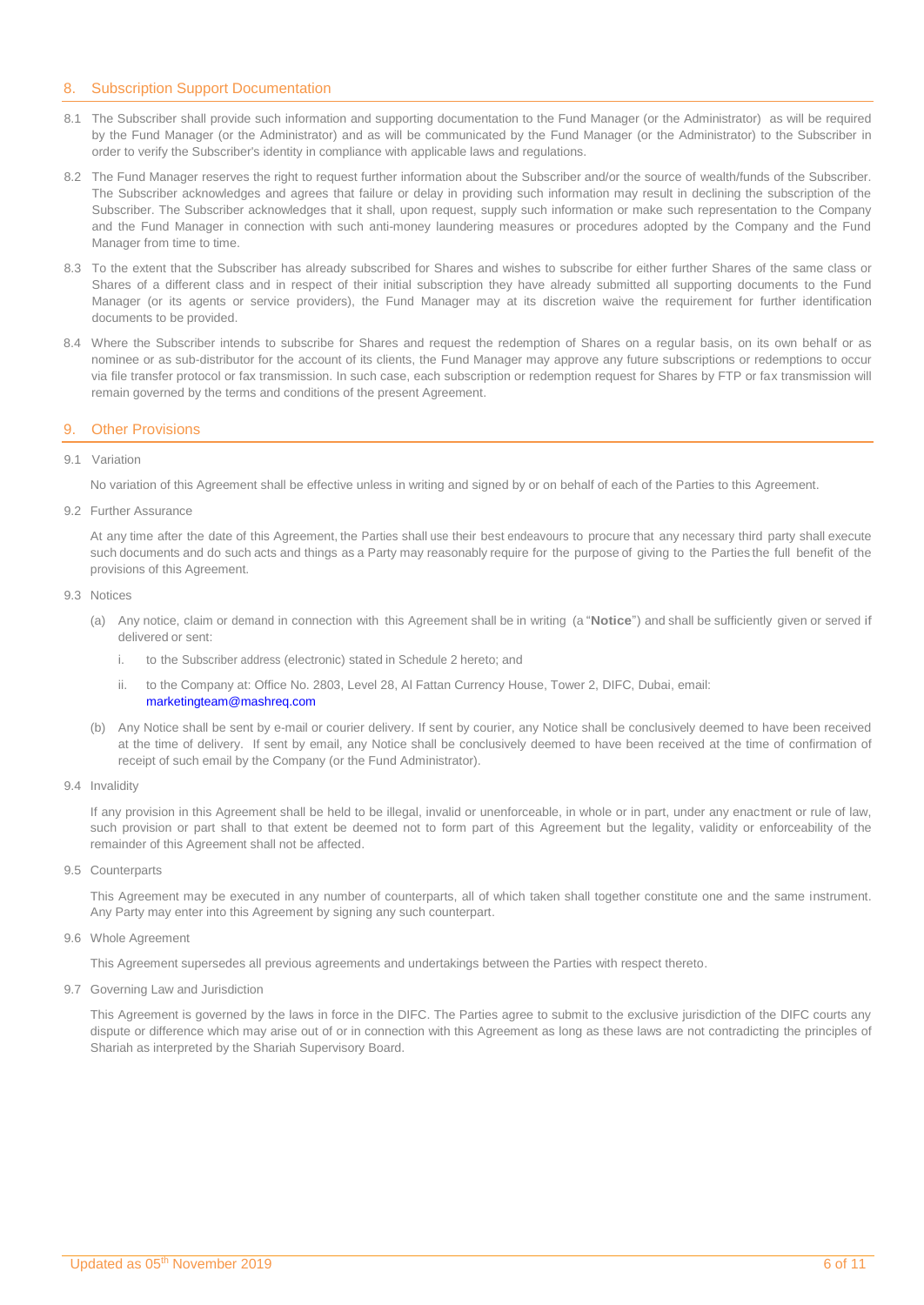**IN WITNESS** of which this Agreement has been signed by the Parties (or their duly authorised representatives) on the date stated at the beginning of this Agreement.

### **SIGNED by \_\_\_\_\_\_\_\_\_\_\_\_\_\_\_\_\_\_\_\_\_\_\_\_\_\_\_ SIGNED by \_\_\_\_\_\_\_\_\_\_\_\_\_\_\_\_\_\_\_\_\_\_\_\_\_\_\_**

Name: Name: Title: Title:

for and on behalf of the Subscriber The Fund Manager, acting for itself and on behalf of the Company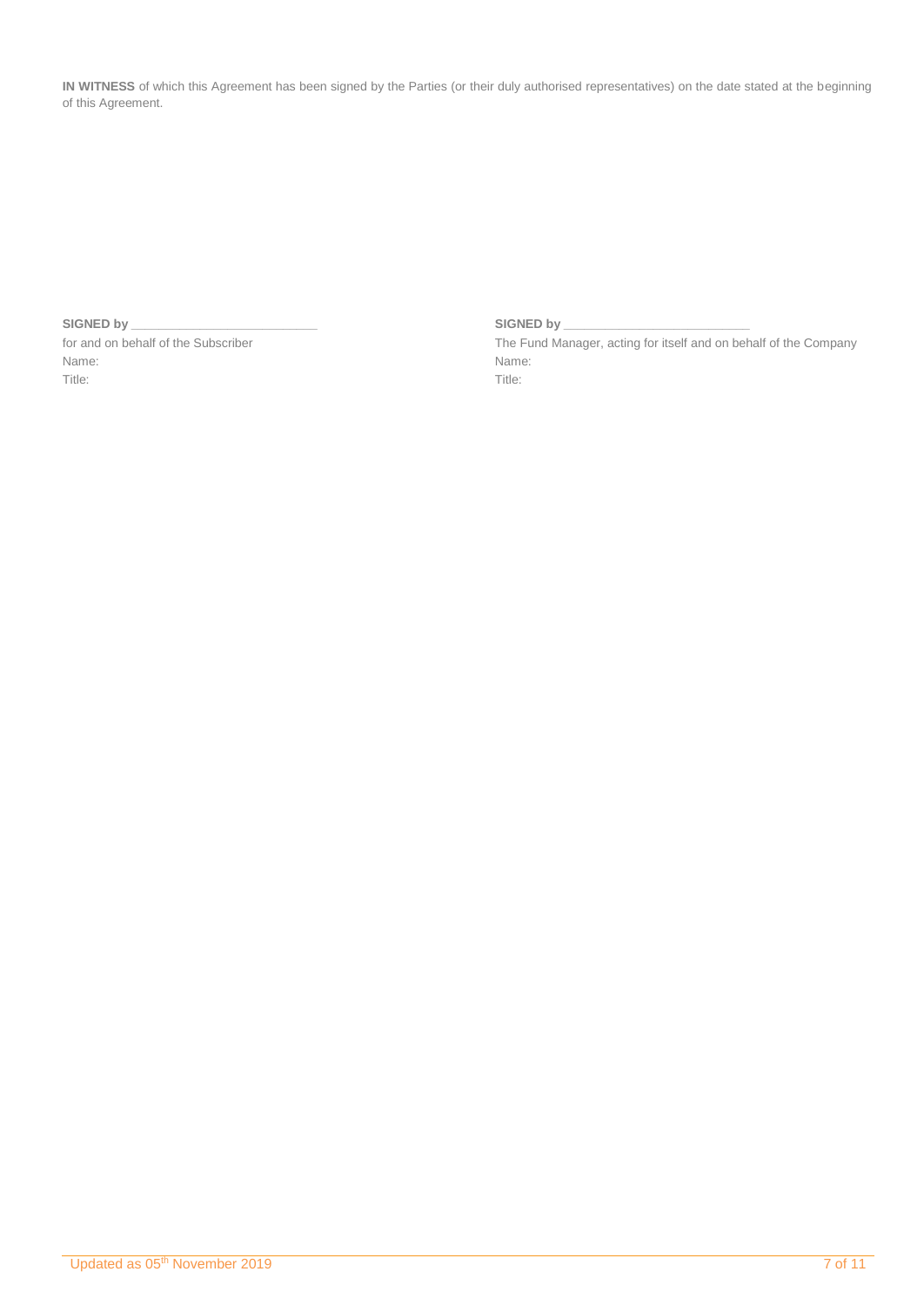# **SCHEDULE 1**

(Bank Account Details for Payment of the Subscription Price)

<span id="page-7-0"></span>The standard payment details for subscriptions**:**

### **US Dollar Payments**

| Intermediary Bank Name             | ÷           | Mashreg Bank New York                 |
|------------------------------------|-------------|---------------------------------------|
| Intermediary Bank Swift Code       |             | MSHQUS33                              |
| <b>Beneficiary Bank Name</b>       |             | Mashreg bank, H.O, Dubai              |
| <b>Beneficiary Bank Swift Code</b> |             | <b>BOMLAEAD</b>                       |
| Beneficiary Account number         |             | 70123452                              |
| <b>Final Beneficiary Name</b>      |             | MCSCF - Mashreg Al Islami Income Fund |
| Final Beneficiary Account Number   | $\sim 1000$ | AE480330000019120021304               |
|                                    |             |                                       |

# **US Dollar Payments**

| D.                                 | Mashreg Bank New York                 |
|------------------------------------|---------------------------------------|
| t.                                 | MSHQUS33                              |
|                                    | Mashreg bank, H.O. Dubai              |
| D.                                 | <b>BOMLAEAD</b>                       |
|                                    | 70123452                              |
|                                    | MCSCF - Mashreg Al Islami Equity Fund |
| Final Beneficiary Account Number : | AE390330000019120036598               |
|                                    |                                       |

## **AED Payments**

| Intermediary Bank Name             |                 | CENTRAL BANK OF UAE, ABU DHABI        |
|------------------------------------|-----------------|---------------------------------------|
| Intermediary Bank Swift Code       |                 | <b>CBAUAEAA</b>                       |
| <b>Beneficiary Bank Name</b>       |                 | Mashreg bank, PSC, Dubai              |
| <b>Beneficiary Bank Swift Code</b> |                 | <b>BOMLAEAD</b>                       |
| Beneficiary Bank IBAN number       |                 | AE790010002000033201001               |
| <b>Final Beneficiary Name</b>      |                 | MCSCF - Mashreg Al Islami Income Fund |
| Final Beneficiary IBAN Number      | D.              | AE610330000019120042895               |
| Final Beneficiary Account Number   | $\sim 10^{-11}$ | 019120042895                          |

# **AED Payments**

| Intermediary Bank Name             |                | CENTRAL BANK OF UAE, ABU DHABI        |
|------------------------------------|----------------|---------------------------------------|
| Intermediary Bank Swift Code       |                | CBAUAEAA                              |
| <b>Beneficiary Bank Name</b>       | ÷.             | Mashreg bank, PSC, Dubai              |
| <b>Beneficiary Bank Swift Code</b> |                | <b>BOMLAEAD</b>                       |
| Beneficiary Bank IBAN number       | <b>COL</b>     | AE790010002000033201001               |
| <b>Final Beneficiary Name</b>      |                | MCSCF - Mashreg Al Islami Equity Fund |
| Final Beneficiary IBAN Number      | $\sim 10^{-1}$ | AE880330000019120042894               |
| Final Beneficiary Account Number   |                | : 019120042894                        |
|                                    |                |                                       |

| CENTRAL BANK OF UAE, ABU DHABI       |
|--------------------------------------|
| CBAUAFAA                             |
| Mashreg bank, PSC, Dubai             |
| BOMI AFAD                            |
| AE790010002000033201001              |
| MCSCF - Mashreg Al Islami Equity Fun |
| AF880330000019120042894              |
| 019120042894                         |
|                                      |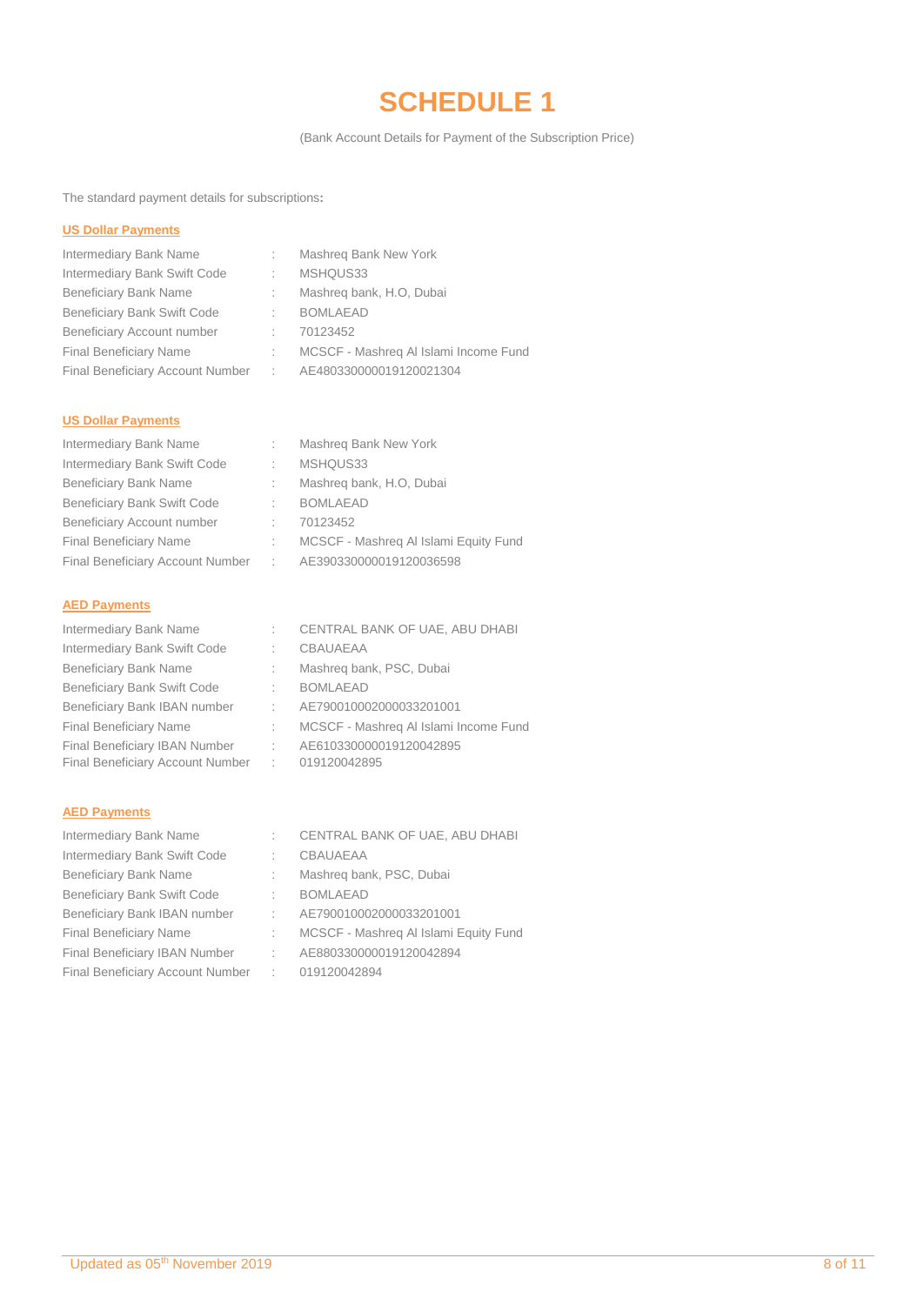# **SCHEDULE 2**

#### (To be completed by the Subscriber)

<span id="page-8-0"></span>**Effective 1st January 2017, common reporting standards ("CRS") regulation requires financial institutions such as the Fund Manager or any of its affiliates, to collect and report certain information about the Subscribers' current tax residency, account information and information about its controlling persons, as mandated by the concerned UAE authority. Further information on CRS and disclosure and identification requirements thereon are the subject of a separate Annex, that will be provided to the Subscribers when applicable.** 

By signing this Agreement, the Subscriber confirms and agrees that (notwithstanding any other provision in the Agreement):

- 1. the Subscriber will provide additional information or documents that the Company or the Fund Manager need from the Subscriber and that the Subscriber waives any confidentiality rights applicable under data protection, banking secrecy or similar laws in respect of all information that the Fund Manager holds or obtains from the Subscriber which the Fund Manager needs to disclose to comply with its obligations (for itself and for the Company);
- 2. the Subscriber permits disclosure of such information to the tax authorities referred to above and to the tax authority's agents or subcontractors engaged for the purpose of centralising the processing of Subscriber information in another country;
- 3. if the Subscriber does not provide the Fund Manager with information or documents the Company or the Fund Manager needs, the Company may withhold a proportion of the Subscriber's Shares, including any distributions, payable to the Subscriber as required by any tax authority, compulsorily redeem the Subscriber's Shares and/or transfer the Subscriber's Shares to an affiliate of the Fund Manager;
- 4. if the Subscriber asks the Fund Manager to make a payment to an account based at a financial institution which does not participate or comply with the relevant tax legislation, the Fund Manager may be required, and the Subscriber authorises the Fund Manager (acting on behalf of the Company), to withhold certain amounts from the payment and the Fund Manager will inform the Subscriber if this is the case;
- 5. the Fund Manager may transfer the Subscriber's data to another country or countries for processing by and on behalf of the Company and use agents and sub-contractors to process the Subscriber's data to comply with the Company's and the Fund Manager's obligations;
- 6. the Fund Manager will not be liable to the Subscriber for any loss the Subscriber may suffer as a result of complying with legislation or agreements with tax authorities in accordance with this provision unless that loss is caused by the Fund Manager's gross negligence, wilful default or fraud as may be finally judicially determined;
- 7. the Subscriber will indemnify the Company and the Fund Manager against any and all loss or damages incurred as a result of the Subscriber's breach or non-compliance with this Agreement or any misrepresentation by the Subscriber of information provided to the Fund Manager; and
- 8. the Subscriber's consent on the above mentioned arrangements will override any contradictory terms or consent provided by the Subscriber under any other agreement with the Company or the Fund Manager, whether before or after the date of signing this Agreement, notwithstanding any clause governing the variation of an earlier agreement with the Company or the Fund Manager.

#### **IDENTITY OF SUBSCRIBER**

|            | <b>Full Name</b> | Country of<br>Citizenship/Incorporation<br>(please mention all) | Place of Birth &<br>Country of residency | <b>Customer</b><br><b>Information File</b><br>Number |
|------------|------------------|-----------------------------------------------------------------|------------------------------------------|------------------------------------------------------|
| Subscriber |                  |                                                                 |                                          |                                                      |

Please check all of the boxes that describe the beneficial owner(s) for whose account the Shares of the respective classes are being acquired.

 $\Box$  Individual Individual Individual Individual Individual Individual Individual Individual Individual Individual Individual Individual Individual Individual Individual Individual Individual Individual Individual Individ  $\Box$  Other tax-exempt organisation  $\Box$  Employee benefit plan (self-directed) Personal trust (taxable to grantor) (defined below) Employee benefit plan (trustee-directed) □ Personal trust (other) The Contraction of Fund of funds □ Individual retirement account (IRA) (defined below) □ Family partnership □ LLC Charitable trust Business entity (other) Private tax-exempt foundation Nominee or sub-distributor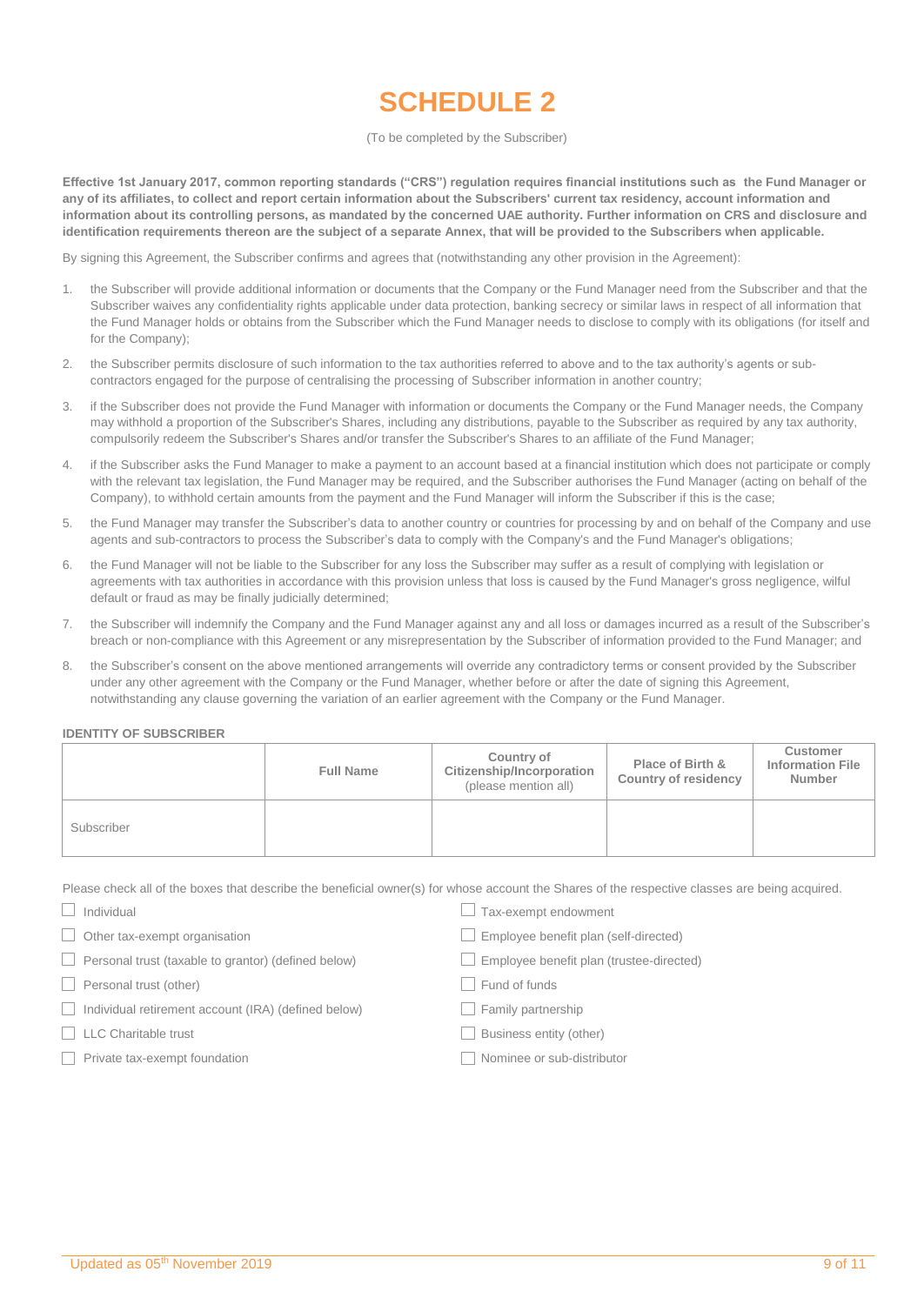### **1. SIZE OF INVESTMENT AND CONTACT INFORMATION**

| <b>Particulars</b>                                                                | <b>Subscriber</b> |
|-----------------------------------------------------------------------------------|-------------------|
| Amount in USD of<br>Subscription for Class "B"<br><b>Shares</b>                   |                   |
| Amount of Subscription in<br>USD for Class "C" Shares                             |                   |
| Amount of Subscription in<br>USD for Class "D<br><b>Accumulation" Shares</b>      |                   |
| Amount of Subscription in<br>AED for Class "D AED<br><b>Accumulation</b> " Shares |                   |
| Amount of Subscription in<br>USD for Class "D Income"<br><b>Shares</b>            |                   |
| Amount of Subscription in<br>AED for Class "D AED<br><b>Income</b> " Shares       |                   |
| Amount of Subscription for in<br>USD Class "E" Shares                             |                   |
| Amount of Subscription in<br>USD for Class "F" Shares                             |                   |
| Amount of Subscription in<br>USD for Class "G<br><b>Accumulation</b> " Shares     |                   |
| Amount of Subscription in<br>AED for Class "G AED<br><b>Accumulation</b> " Shares |                   |
| Amount of Subscription in<br>USD for Class "G Income"<br><b>Shares</b>            |                   |
| Amount of Subscription in<br>AED for Class "G AED<br><b>Income</b> " Shares       |                   |
| Name                                                                              |                   |
| Address (registered office or<br>residential)                                     |                   |
| Communication                                                                     |                   |
| <b>Address</b><br>(If different from above)                                       |                   |
| <b>Telephone Number</b>                                                           |                   |
| Fax Number                                                                        |                   |
| E-mail Address                                                                    |                   |

## **2. REMITTING BANK OR FINANCIAL INSTITUTION**

Please identify the bank or other financial institution (the "Wiring Institution") from which payments in respect to the Subscriber will be wired. Note that any amounts paid to the Subscriber will be paid to the same account from which payments in respect of the Subscriber's investment were originally remitted, unless the Fund Manager agrees otherwise.

| Name of Wiring Institution               |  |                                                                                                                       |
|------------------------------------------|--|-----------------------------------------------------------------------------------------------------------------------|
| <b>Bank Address</b>                      |  |                                                                                                                       |
| ABA, Chips or SWIFT Number               |  |                                                                                                                       |
| Correspondent Bank Name                  |  |                                                                                                                       |
| Correspondent Bank Acct No. or Swift No. |  | <u> 1989 - Andrea State Barbara, amerikan personal di sebagai personal di sebagai personal di sebagai personal di</u> |
| <b>Account Name/Title</b>                |  |                                                                                                                       |
| <b>Account Number</b>                    |  |                                                                                                                       |
| <b>IBAN Number (if applicable)</b>       |  |                                                                                                                       |
| For Benefit of [Subscriber Name]         |  |                                                                                                                       |